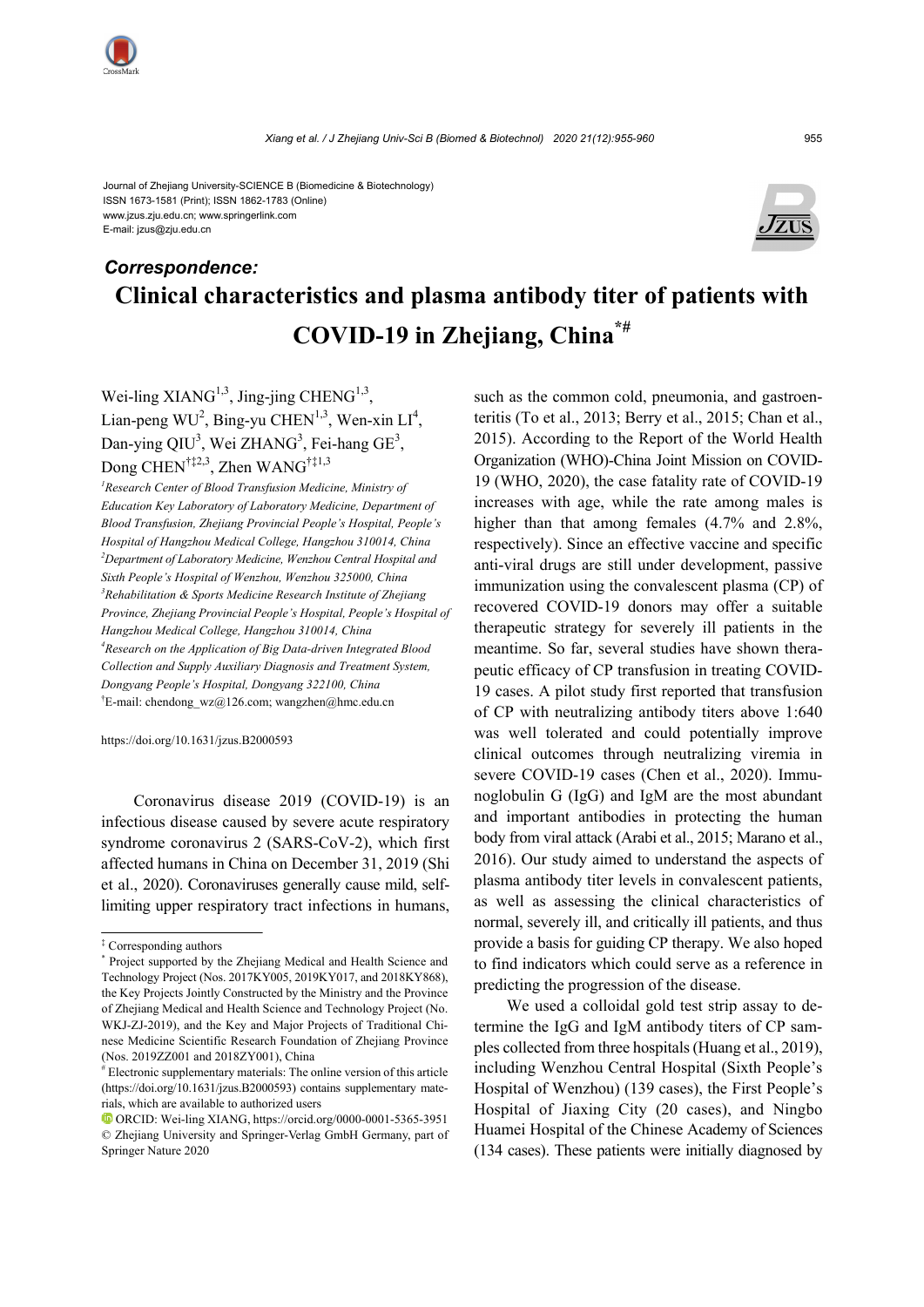reverse transcription-polymerase chain reaction (RT-PCR) via throat swab or sputum. The time of CP collection was approximately 7, 14, 21, 28, 35, 42, and 49 d after symptom onset. A commercial COVID-19 IgG/IgM Rapid Test Cassette produced by Zhejiang Orient Gene Biotech Co., Ltd. (Huzhou, China) was applied to detect the samples' stock solution and their dilutions. Each IgG/IgM positive CP sample was diluted in saline at volume ratios of 1:80, 1:160, 1:320, 1:640, and 1:1280. We also retrospectively retrieved data on the epidemiological characteristics and clinical information of patients diagnosed with COVID-19 in Wenzhou Central Hospital as of February 24, 2020 from the electronic medical record system.

Of the 139 CP samples from Wenzhou Central Hospital, 55 were collected within 4 weeks after symptom onset, 50 were collected within 4–6 weeks after symptom onset, and 34 were collected more than 6 weeks after symptom onset. These were mostly discontinuous samples, and we were fortunate to find four patients with continuous samples. We found that in the first month, the titer level of IgG was mainly between 80 and 160, rising to 160–320 in the next 2 weeks and then to 320 or higher after 6 weeks (Table 1). There were four patients for whom we had enough consecutive blood samples from the first week (symptom onset) to the seventh week. We learned that IgG antibody titer levels of 320–640 or higher always appeared within 4–6 weeks after symptom onset (Fig. 1). This result was consistent with other studies showing that IgG reached higher levels after four weeks from the onset of COVID-19 symptoms (Li et al., 2020; Long et al., 2020), which can thus be considered the best time to donate plasma. However, many samples still also showed positive IgM titer results in this period, which should be taken into consideration in screening plasma donor. IgM is a serologic marker which usually represents a recent or current infection,

and low IgM levels may not be required for CP donor selection if available donors are limited (Singh et al., 2015; Samanta and Willis, 2016; Zhang et al., 2020). Positive IgM samples were obtained from a total of 260 COVID-19 convalescent patients from three hospitals, including Wenzhou Central Hospital (139 total cases, 86 men and 53 women), the First People's Hospital of Jiaxing City (13 total cases, 10 men and 3 women), and Ningbo Huamei Hospital (108 total cases, 55 men and 53 women). The IgM positivity rate was higher among men and the difference by sex was statistically significant (*P*<0.05). This result may be due to pre-existing fitness and health levels or other factors like differences in immunoregulation between male and female, which needs further research. We discovered correlations between IgG/IgM and different laboratory indices such as C-reactive protein (CRP), prothrombin time (PT), absolute value of lymphocyte count (LYM), albumin (ALB), lactic dehydrogenase (LDH), and hemoglobin (HGB), which are shown in Fig. S1. The IgM titer in CP had a positive correlation with CRP and PT, but a negative correlation with LYM and ALB. Meanwhile, the IgG titer in CP had a positive correlation with CRP and LDH, but a negative correlation with LYM and HGB (*P*<0.05). These indices are related to the degree of inflammation, immunologic or coagulation function. In addition, the IgM titer in CP shared the same growth trend with CRP and PT, which supports the idea that patients with persistent IgM may have a shorter duration of positive RT-PCR, resulting in clinical conditions that worsened less compared to patients without the presence of anti-SARS-CoV-2 IgM antibodies (Lee et al., 2020).

In our study, 13 patients were severely or critically ill patients reported in Wenzhou Central Hospital, aged 37–77 years, with a mean age of 56.4 years. Eleven of these 13 patients were male (84.6%) and two were female (15.4%), which may indicate that

**Table 1 Antibody titer levels from COVID-19 patients' plasma (discontinuous) in different stages of disease progress in Wenzhou Central Hospital of Zhejiang Province (***n***=139)** 

| Titer level | IgG-positive case (within    | IgG-positive case (within      | IgG-positive case (more than |
|-------------|------------------------------|--------------------------------|------------------------------|
|             | 4 weeks after symptom onset) | 4–6 weeks after symptom onset) | 6 weeks after symptom onset) |
| 80          | 20                           |                                |                              |
| 160         |                              |                                | 10                           |
| 320         |                              | 16                             |                              |
| 640         |                              |                                |                              |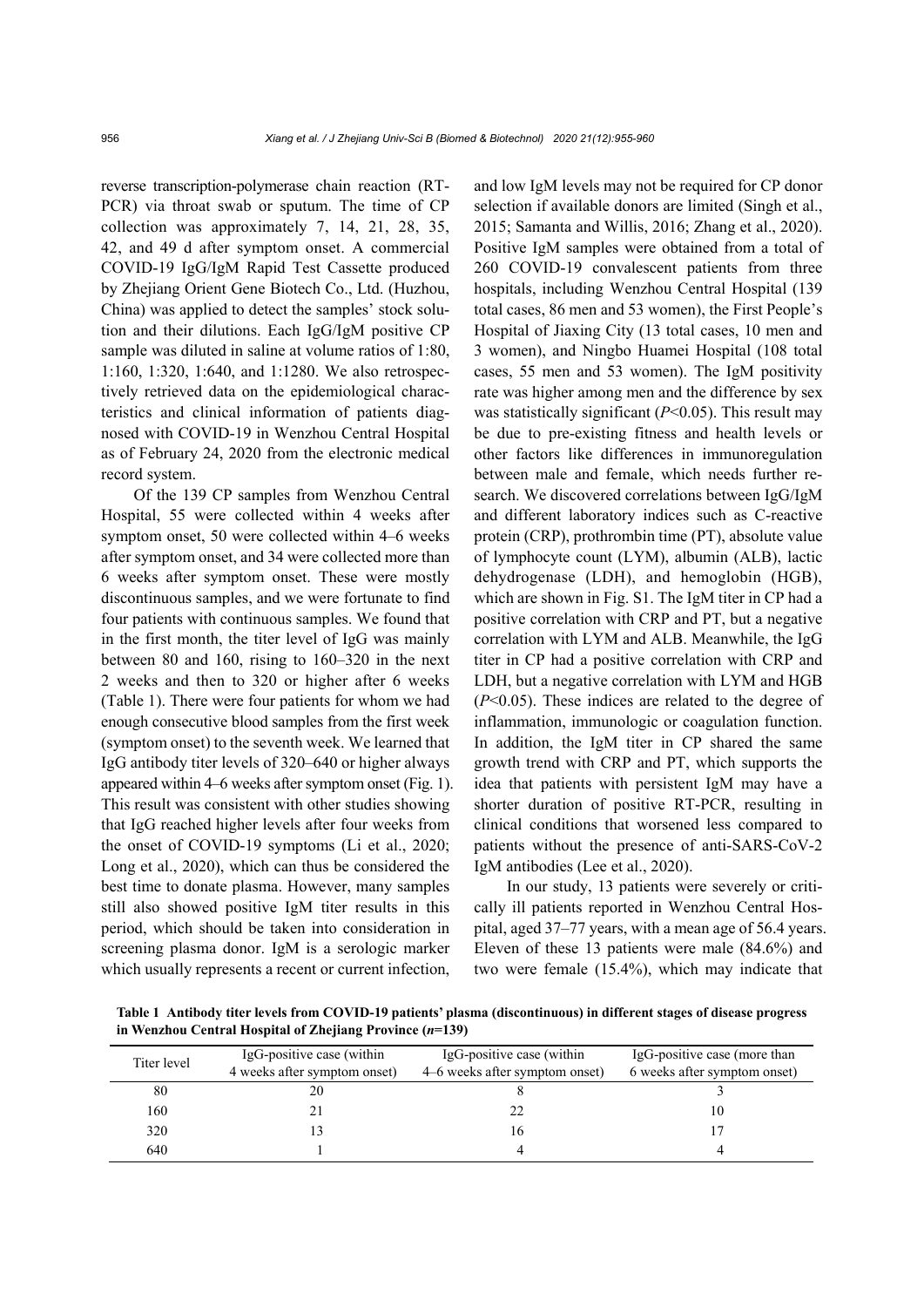

**Fig. 1 Plasma antibody titer levels of consecutive convalescent plasma from convalescent patients at Wenzhou Central Hospital of Zhejiang Province (***n***=4)**

middle-aged men tend to experience worse symptoms from the virus. The reported routes of transmission for these severely and critically ill patients included living in the epidemic area (69.2%), a history of contact with a COVID-19 patient in public (15.4%), or close contact with a COVID-19-positive family member (15.4%), supporting the importance of quarantine measures such as wearing masks, washing hands, and disinfecting frequently to reduce the risk of transmission. Seven of the 13 patients (53.8%), including two (50.0%) of the critically ill and five (55.6%) of the severely ill patients, presented with gastrointestinal symptoms such as diarrhea, nausea, and vomiting. On admission, other frequent symptoms included fever in 12 (92.3%), cough in 11  $(84.6\%)$ , dyspnea in eight  $(61.5\%)$ , and fatigue in eight (61.5%) patients. What calls for special attention is that presented symptoms represent multiple systems such as the digestive tract and the respiratory tract, which makes it difficult to distinguish COVID-19 from other diseases with overlapping symptoms.

As Table 2 shows, among the 13 severe and critically ill patients, eight (61.5%) patients were found to have increased serum creatine kinase levels, including six severely ill and two critically ill patients. Eleven patients (84.6%), including four of the critically ill patients (100.0%) and seven of the severely ill patients (77.8%), showed elevated serum lactate dehydrogenase levels. Of the 13 patients, eight patients (61.5%) showed decreased serum potassium levels, including three of the critically ill patients (75.0%), and five of the severely ill patients (55.6%). Also,

eight (61.5%) patients presented reduced blood calcium concentrations, including two of the critically ill patients (50.0%) and six of the severely ill patients (66.7%), suggesting that electrolyte disturbances occur during the process of the disease. It is necessary to address any water and electrolyte metabolism disorders in time to avoid heart failure and prevent or mitigate liver and kidney dysfunctions.

Meanwhile, we must also pay attention to patients with complicated courses of the diseases. The absolute value of lymphocytes was decreased in 12 (92.3%) patients, including four (100.0%) of the critically ill and eight (88.9%) of the severely ill patients, although the degree of decline was higher among the former. CRP levels were increased for all patients. CRP is a very sensitive indicator of an acute-phase reaction and is commonly used in clinic to identify the existence of co-infection. When the body is resistant to infection, or following infection, the function of the systemic immune system is weak and shows a poor ability to resist bacteria. This highlights the fact that it is important to actively work to prevent hospital-related infections, such as the occurrence of ventilator-associated pneumonia or tube infections. To supply oxygen to severely ill patients, nasal catheter oxygenation and mask oxygenation were used, while none were given noninvasive/ invasive ventilator oxygenation. Either mask oxygen or nasal catheter oxygen can meet the body's oxygen demands in severely ill patients. All four critically ill patients required noninvasive ventilator oxygenation (100.0%). The latest research has found that the mortality rate of COVID-19 patients with acute respiratory distress syndrome (ARDS) is 50%–70% (Liu et al., 2020). Early noninvasive positive-pressure ventilation should be deployed as conditions allow; this can increase the body's oxygen supply and improve prognosis by facilitating the recovery of lung function during rehabilitation.

There are several limitations in this study. The sample size was small, limited to Zhejiang Province, and lacked a sufficient quantity of consecutive samples. Because of this, we were not able to carry out a large-scale, well-designed clinical trial and the result may not be representative of the large target populations. More samples and subjects should be included in similar studies in the future to explore the correlation of antibody levels with disease severity.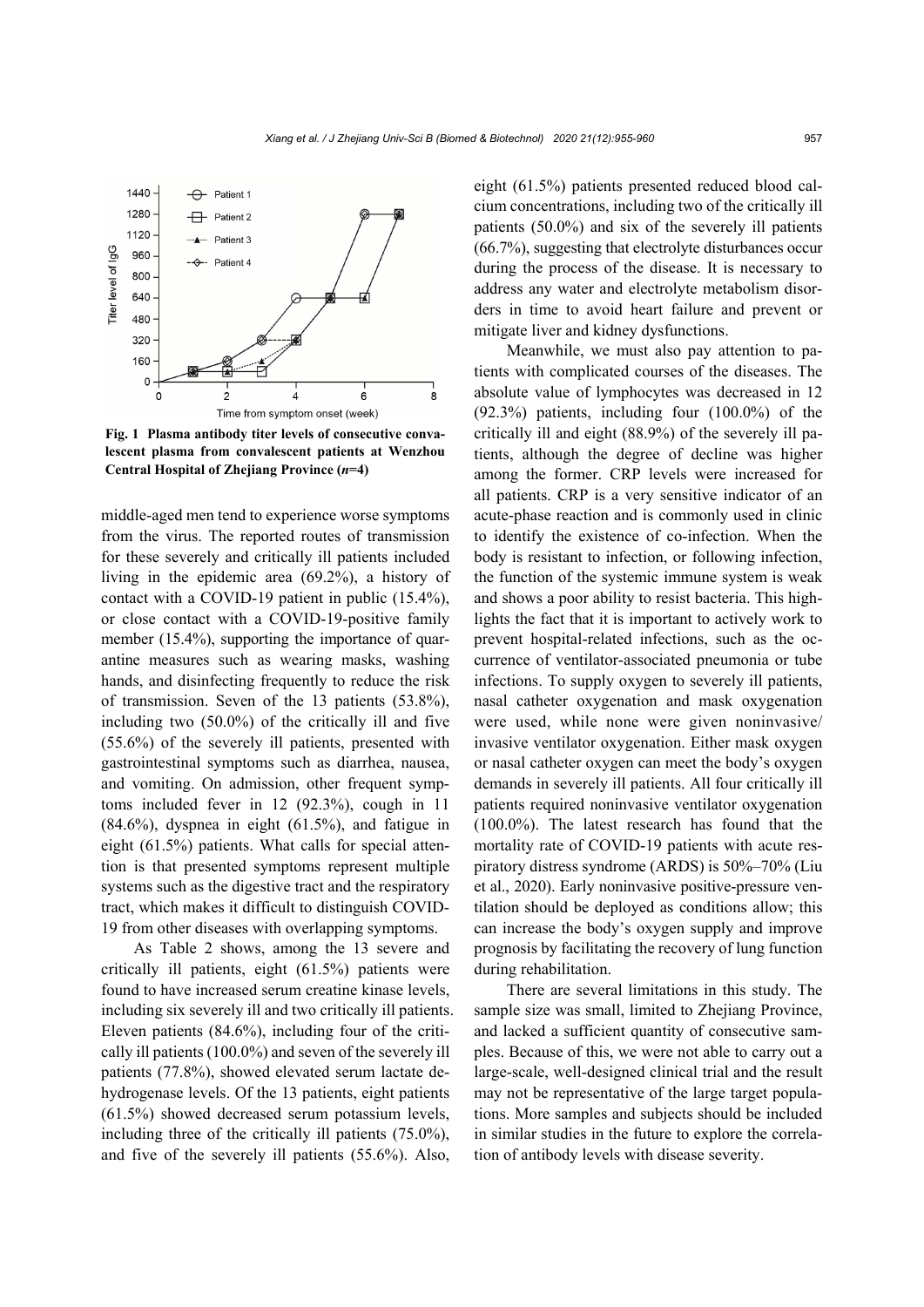| Characteristics                                        | Total $(n=13)$      |                     | Severe disease $(n=9)$ Critical illness $(n=4)$ |
|--------------------------------------------------------|---------------------|---------------------|-------------------------------------------------|
| Epidemiological data                                   |                     |                     |                                                 |
| Male patient                                           | 11 $(84.6\%)$       | $9(100.0\%)$        | $2(50.0\%)$                                     |
| Female patient                                         | $2(15.4\%)$         | $0(0\%)$            | $2(50.0\%)$                                     |
| Age (year)                                             | $56.4(37.0-77.0)$   | $57.7(46.0 - 77.0)$ | $54.5(37.0 - 71.0)$                             |
| History of exposure to the epidemic area               | $9(69.2\%)$         | 6(66.7%)            | $3(75.0\%)$                                     |
| History of contact with an infected patient            | $2(15.4\%)$         | $2(22.2\%)$         | $0(0\%)$                                        |
| No obvious history of contact with an infected patient | $2(15.4\%)$         | $1(11.1\%)$         | $1(25.0\%)$                                     |
| Days to diagnosis (d)                                  | $6.5(3.0-17.0)$     | $9.4(3.0-17.0)$     | $5.3(3.0-7.0)$                                  |
| Fever                                                  | $12(92.3\%)$        | $8(88.9\%)$         | $4(100.0\%)$                                    |
| Fatigue                                                | $8(61.5\%)$         | 7(77.8%)            | $1(25.0\%)$                                     |
| Cough                                                  | 11 $(84.6\%)$       | 7(77.8%)            | $4(100.0\%)$                                    |
| Chest distress                                         | $1(7.6\%)$          | $0(0\%)$            | $1(25.0\%)$                                     |
| Dyspnea                                                | $8(61.5\%)$         | $4(44.4\%)$         | $4(100.0\%)$                                    |
| Diarrhea                                               | $7(53.8\%)$         | $5(55.6\%)$         | $2(50.0\%)$                                     |
| Nausea and vomiting                                    | $7(53.8\%)$         | $5(55.6\%)$         | $2(50.0\%)$                                     |
| Laboratory test (reference value)                      |                     |                     |                                                 |
| White blood cell $(\times 10^{9} L^{-1})$ (4–10)       | $4.5(2.4 - 8.8)$    | $4.3(2.4 - 8.8)$    | $5.0(3.8-7.6)$                                  |
| Decreased white blood cell                             | $8(61.5\%)$         | 6(66.7%)            | $2(50.0\%)$                                     |
| Leukomonocyte $(\times 10^9 \text{ L}^{-1})$ (1.1–3.2) | $0.7(0.1-1.0)$      | $0.6(0.3-1.0)$      | $0.5(0.1-0.8)$                                  |
| Decreased leukomonocyte                                | $12(92.3\%)$        | 8 (88.9%)           | $4(100.0\%)$                                    |
| Creatine kinase (U/L) (55-170)                         | 359.4 (31.0-1933.0) | 229.4 (31.0-273.7)  | $603.3 (80.0 - 1933.0)$                         |
| Increased creatine kinase                              | $8(61.5\%)$         | 6(66.7%)            | $2(50.0\%)$                                     |
| C-reactive protein $(mg/L)$ (<8)                       | 47.2 (22.8-101.9)   | $43.4(22.8 - 96.2)$ | 55.87 (36.6-101.9)                              |
| Increased C-reactive protein                           | 13 (100%)           | $9(100.0\%)$        | $4(100.0\%)$                                    |
| Lactic dehydrogenase (U/L) (114-240)                   | 298.1 (196.0-457.0) |                     | 265.0 (196.0-384.0) 372.8 (295.0-457.0)         |
| Increased lactic dehydrogenase                         | 11 $(84.6\%)$       | 7(77.8%)            | $4(100.0\%)$                                    |
| Potassium (mol/L) $(3.5-5.5)$                          | $3.42(2.76 - 4.39)$ | $3.58(3.40-4.39)$   | $3.06(2.76-3.76)$                               |
| Decreased potassium                                    | $8(61.5\%)$         | $5(55.6\%)$         | $3(75.0\%)$                                     |
| Serum calcium (mol/L) (2.05-2.60)                      | $1.80(0.93 - 2.29)$ | $1.70(0.93 - 2.29)$ | $2.03(1.98-2.08)$                               |
| Decreased serum calcium                                | $8(61.5\%)$         | 6(66.7%)            | $2(50.0\%)$                                     |
| Oxygen/respiratory support                             |                     |                     |                                                 |
| Nasal catheter for oxygen                              | 11 $(84.6\%)$       | 8 (88.9%)           | $3(75.0\%)$                                     |
| Mask oxygen                                            | 4(30.7%)            | $0(0\%)$            | $4(100.0\%)$                                    |
| Noninvasive ventilator support                         | 4(30.7%)            | $0(0\%)$            | $4(100.0\%)$                                    |
| Invasive ventilator support                            | $0(0\%)$            | $0(0\%)$            | $0(0\%)$                                        |

| Table 2 Epidemiology and clinical characteristics of severely and critically ill COVID-19 patients at Wenzhou Cen- |  |
|--------------------------------------------------------------------------------------------------------------------|--|
| tral Hospital of Zhejiang Province                                                                                 |  |

Data are expressed as number (percentage) or average (range)

In conclusion, IgG antibody titer levels of 320– 640 or higher always appeared within 4–6 weeks after symptom onset, which indicates that this is the best time to collect CP. At that point, some patients still showed positive IgM titer results in the plasma. The positive rate of IgM in CP tended to be higher among males than among females. Critically ill patients needed to rely on noninvasive ventilation for survival. Early noninvasive positive-pressure ventilation should be deployed as conditions allow in order to reduce the mortality rate. Almost all severe and critical patients had water and electrolyte metabolism disorders, which indicates that attending physicians need to pay more attention to this issue and take intervention measures as soon as possible. The incidence of coagulation function disorder and inflammation in the early stages of the disease can influence the antibody titer of IgG and IgM in CP, which may help to screen appropriate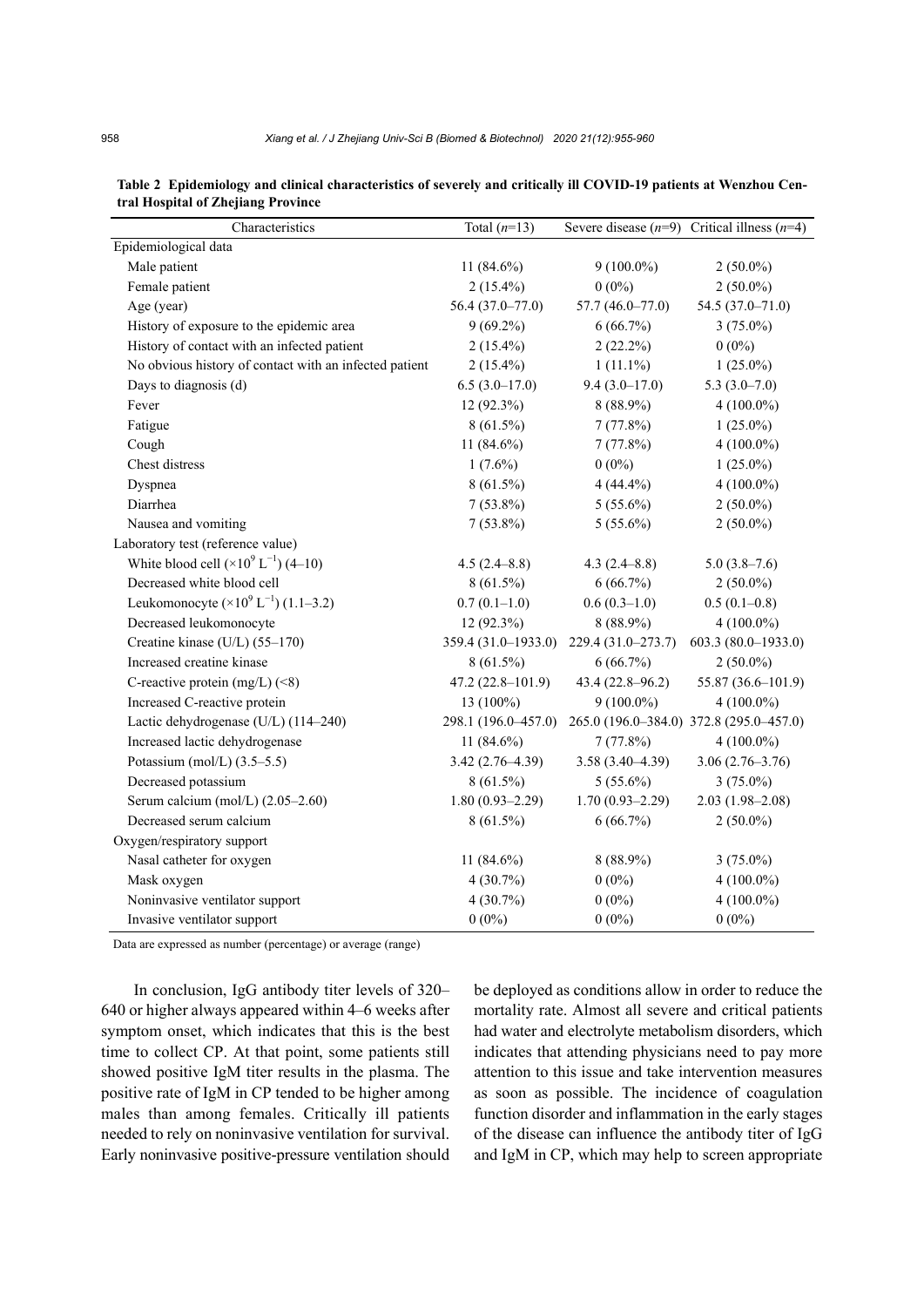CP donors in advance. COVID-19 patients were at risk of concurrent infections due to their compromised immune systems. The antibody profile has clear links to some clinical lab indexes (lymphopenia, CRP, and creatine), which may lay a foundation for future therapy.

### **Contributors**

Wei-ling XIANG and Jing-jing CHENG conducted the testing. Lian-peng WU, Fei-hang GE, Dong CHEN, and Wei ZHANG collected the clinical data. Bing-yu CHEN, Wen-xin LI, and Dan-ying QIU performed the statistics and analyses of the data. Wei-ling XIANG wrote the first draft of the manuscript. Dong CHEN and Zhen WANG designed the study. All authors have read and approved the final manuscript and, therefore, have full access to all of the data in the study and take responsibility for the integrity and accuracy of the data.

#### **Acknowledgments**

We thank Dr. Ke HAO (Research Center of Blood Transfusion Medicine, Ministry of Education Key Laboratory of Laboratory Medicine, Department of Blood Transfusion, Zhejiang Provincial People's Hospital, People's Hospital of Hangzhou Medical College, Hangzhou, China) for revising manuscript and giving good suggestions.

#### **Compliance with ethics guidelines**

Wei-ling XIANG, Jing-jing CHENG, Lian-peng WU, Bing-yu CHEN, Wen-xin LI, Dan-ying QIU, Wei ZHANG, Fei-hang GE, Dong CHEN, and Zhen WANG declare that they have no conflict of interest.

All procedures followed were in accordance with the ethical standards of the responsible committee on human experimentation (institutional and national) and with the Helsinki Declaration of 1975, as revised in 2008 (5). Informed consent was obtained from all patients for being included in the study.

#### **References**

Arabi Y, Balkhy H, Hajeer AH, et al., 2015. Feasibility, safety, clinical, and laboratory effects of convalescent plasma therapy for patients with Middle East respiratory syndrome coronavirus infection: a study protocol. *Springer-Plus*, 4:709.

https://doi.org/10.1186/s40064-015-1490-9

Berry M, Gamieldien J, Fielding BC, 2015. Identification of new respiratory viruses in the new millennium. *Viruses*, 7(3):996-1019.

https://doi.org/10.3390/v7030996

Chan JFW, Yao YF, Yeung ML, et al., 2015. Treatment with lopinavir/ritonavir or interferon-β1b improves outcome of MERS-CoV infection in a nonhuman primate model of common marmoset. *J Infect Dis*, 212(12):1904-1913. https://doi.org/10.1093/infdis/jiv392

Chen L, Xiong J, Bao L, et al., 2020. Convalescent plasma as a potential therapy for COVID-19. *Lancet Infect Dis*, 20(4): 398-400.

https://doi.org/10.1016/S1473-3099(20)30141-9

- Huang DQ, Chen R, Wang YQ, et al., 2019. Development of a colloidal gold-based immunochromatographic strip for rapid detection of *Rice stripe virus*. *J Zhejiang Univ-Sci B (Biomed & Biotechnol)*, 20(4):343-354. https://doi.org/10.1631/jzus.B1800563
- Lee YL, Liao CH, Liu PY, et al., 2020. Dynamics of anti-SARS-CoV-2 IgM and IgG antibodies among COVID-19 patients. *J Infect*, 81(2):E55-E58. https://doi.org/10.1016/j.jinf.2020.04.019
- Li L, Tong XL, Chen HW, et al., 2020. Characteristics and serological patterns of COVID-19 convalescent plasma donors: optimal donors and timing of donation. *Transfusion*, 60(8):1765-1772. https://doi.org/10.1111/trf.15918
- Liu YL, Sun WW, Li J, et al., 2020. Clinical features and progression of acute respiratory distress syndrome in coronavirus disease 2019. medRxiv, preprint. https://doi.org/10.1101/2020.02.17.20024166
- Long QX, Liu BZ, Deng HJ, et al., 2020. Antibody responses to SARS-CoV-2 in patients with COVID-19. *Nat Med*, 26(6):845-848.

https://doi.org/10.1038/s41591-020-0897-1

Marano G, Vaglio S, Pupella S, et al., 2016. Convalescent plasma: new evidence for an old therapeutic tool? *Blood Transfus*, 14(2):152-157. https://doi.org/10.2450/2015.0131-15

Samanta D, Willis E, 2016. Focal seizure associated with human parvovirus B19 infection in a non-encephalopathic child. *World J Pediatr*, 12(1):118-120. https://doi.org/10.1007/s12519-015-0060-0

Shi Y, Wang G, Cai XP, et al., 2020. An overview of COVID-19. *J Zhejiang Univ Sci B (Biomed & Biotechnol)*, 21(5):343- 360.

https://doi.org/10.1631/jzus.B2000083

- Singh L, Mishra S, Prasanna S, et al., 2015. Seroprevalence of TORCH infections in antenatal and HIV positive patient populations. *Med J Armed Forces India*, 71(2):135-138. https://doi.org/10.1016/j.mjafi.2014.12.009
- To KKW, Hung IFN, Chan JFW, et al., 2013. From SARS coronavirus to novel animal and human coronaviruses. *J Thorac Dis*, 5(S2):S103-S108. https://doi.org/10.3978/j.issn.2072-1439.2013.06.02
- WHO, 2020. Report of the WHO-China Joint Mission on coronavirus disease 2019 (COVID-19). https://www.who. int/publications/i/item/report-of-the-who-china-joint-miss ion-on-coronavirus-disease-2019-(covid-19)
- Zhang LB, Pang RR, Xue X, et al., 2020. Anti-SARS-CoV-2 virus antibody levels in convalescent plasma of six donors who have recovered from COVID-19. *Aging*, 12(8):6536- 6542.

https://doi.org/10.18632/aging.103102